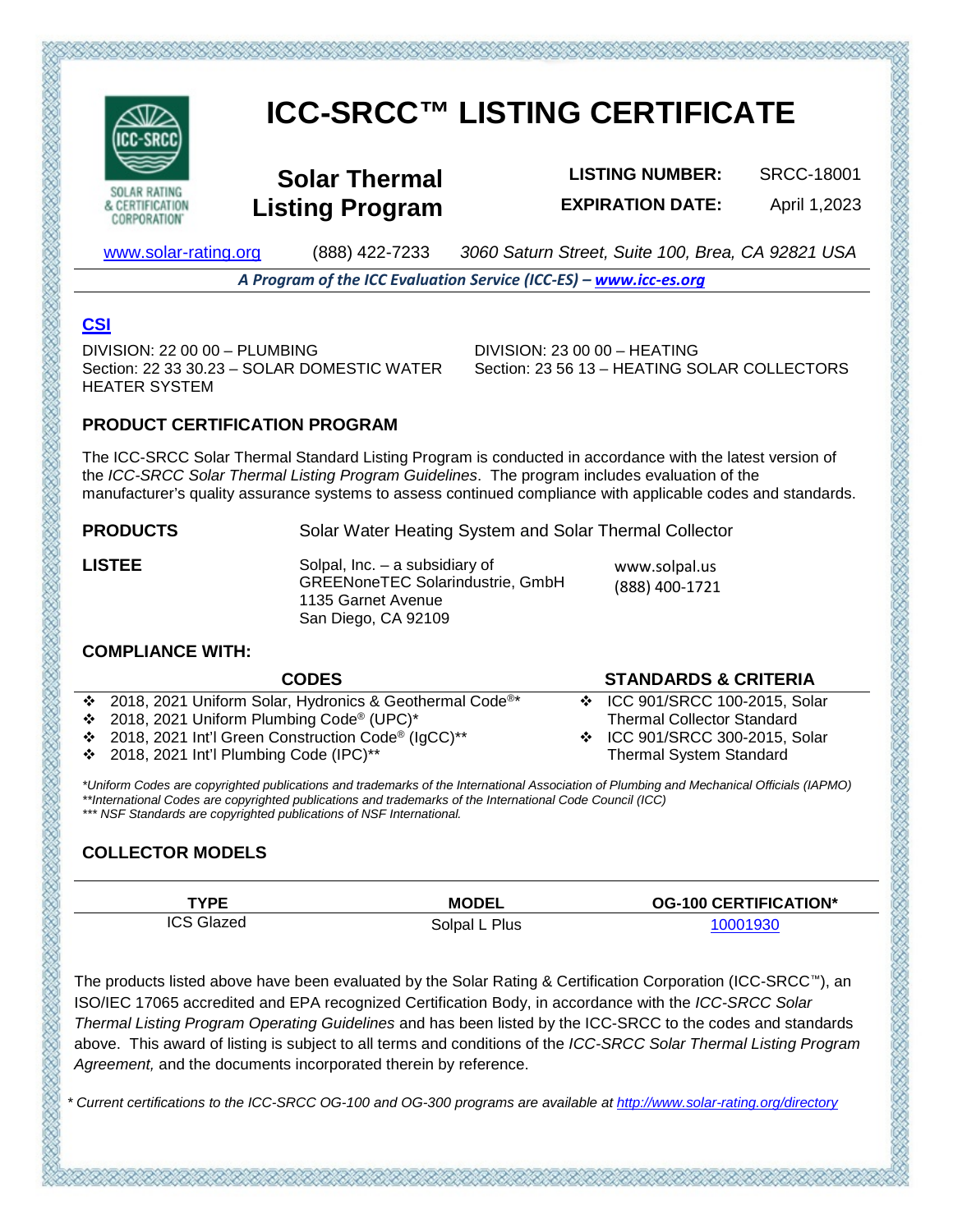## **INSTALLATION**

Solar thermal collectors must be installed in accordance with the manufacturer's published installation instruction, the applicable code(s) add this listing. Where differences exist, the instructions in this listing must govern.

Where the product requires periodic examination, adjustment, service and or maintenance it must be easily and safely in accordance with the codes in force at the installation site.

Collectors and supports shall be installed in such a manner that water flowing off the collector will not damage the building or cause premature erosion of the roof. Collectors shall be installed in such a manner as to minimize the accumulation of debris. Ground-mounted collectors shall be at least 6" above ground level.

Structural supports shall be selected and installed in such a manner that thermal expansion of the collector and piping will not cause damage to the collector, structural frame or building. Neither wind loading (including uplift) nor the additional weight of filled collectors shall exceed the live or dead load ratings of the building, roof, roof anchorage, foundation or soil. Collector supports shall not impose undue stresses on the collectors. The design load shall be as specified by the codes in force at the installation site and shall include an additional load due to snow accumulation for applicable locations.

## **CONDITIONS OF LISTING**

- 1. Devices and components shall be installed and used in accordance with the manufacturer's published installation instructions and the applicable code(s) and standard(s).
- 2. Systems shall be sized in accordance with the demand, manufacturer's requirement, and local codes.
- 3. System components requiring access for maintenance and inspection shall be installed to provide required access in accordance with manufacturer's instructions and local codes.
- 4. Solar thermal collectors shall be installed in accordance with the requirements of ISPSC Section 316.6, and 2606.12 of the 2018-IBC (and Section 3139B.1 of the CBC in CA), IgCC Section 607.3
- 5. Where used in solar pool heating systems, the pipe and fittings used in conjunction with this collector shall be recognized for use in pool and spa applications.
- 6. Solar thermal collectors shall not be installed below flood elevation level of USHGC Section 302.3
- 7. Solar thermal collectors shall only be used with water per manufacturer's requirements.
- 8. Each installation must be pressure-tested for leaks in the presence of the code official or code official's designated representative.
- 9. Penetrations through fire-resistance-rated walls and roof decks shall comply with Section 712 of the 2018 IBC and Section 714 of the 2021 IBC.
- 10. Solar thermal components shall use approved mounting hardware in compliance with the manufacturer's installation instructions and the requirements set forth by the Authority Having Jurisdiction.
- 11. Solar thermal collectors shall be installed to prevent water intrusion into roof assemblies in accordance with the requirements of Section 1503.2 of the IBC.
- 12. Devices and components are manufactured by Solpal, In.under a quality control program with surveillance inspection every two years conducted in accordance with the requirements of ICC-SRCC.